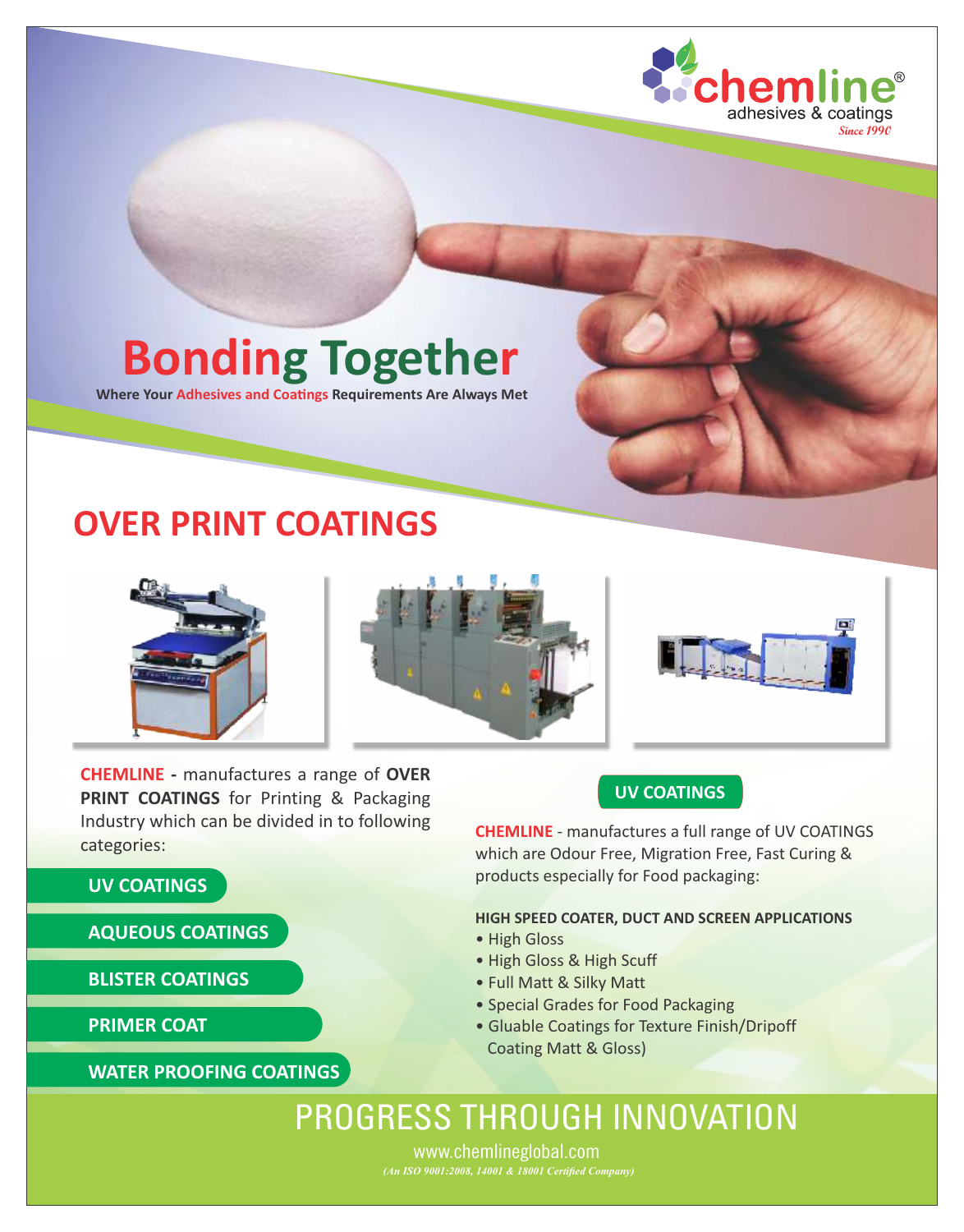### **CHEMIGLOSS**

## OVER PRINT UV COATINGS FOR COATER & DUCT APPLICATIONS

| <b>Product</b>                                               | Grade             | <b>Viscosity,</b><br>at 25 °C<br>(in cps) | <b>Viscosity,</b><br>at 25 $\degree$ C<br>FordCup(B-4)<br>(in secs.) | <b>Rub/Scuff</b><br><b>Resistance</b><br>$@2$ lbs | Gloss<br>at<br><b>60 deg.</b> | <b>Application</b>                                                | <b>Specific</b><br><b>Advantages</b>                                     |  |
|--------------------------------------------------------------|-------------------|-------------------------------------------|----------------------------------------------------------------------|---------------------------------------------------|-------------------------------|-------------------------------------------------------------------|--------------------------------------------------------------------------|--|
|                                                              | <b>UVF 400 LS</b> |                                           | $45 + 5$                                                             | 200 w/o Primer                                    | 70-80%                        | Normal Gloss UV Coatings<br>for Coater Application                |                                                                          |  |
|                                                              | <b>UVF 400 L</b>  | $160 + 20$                                | $45 + 5$                                                             | 300 w/o Primer 80-90%<br>800 with Primer          |                               | <b>High Gloss UV Coatings</b><br>for Coater Application.          | Online/Offline Coater<br>& Duct UV Coatings                              |  |
| <b>OVER PRINT UV</b>                                         | UVF 400 LHS       | $140 + 20$                                | $40 + 5$                                                             | 500 w/o Primer<br>1000 with Primer                | 80-90%                        | High Gloss & High Scuff UV<br>Coating for Coater Application.     | works on Slow and High<br>Speed Printing Machine<br>more than 12,000 SPH |  |
| <b>COATINGS FOR</b><br><b>ONLINE &amp;</b><br><b>OFFLINE</b> | UVF 400 L (25)    | $100 + 20$                                | $25 + 5$                                                             | 300 w/o Primer<br>800 with Primer                 | 80-90%                        | <b>High Gloss UV Coating</b><br>for Narrow web coating.           |                                                                          |  |
| <b>APPLICATIONS</b>                                          | UVF 400 L (303)   | $140 + 20$                                | $40 + 5$                                                             | 500 w/o Primer<br>800 with Primer                 | 80-90%                        | Food Grade Gloss UV Coatings<br>for Coater Application.           | Benzophenone free                                                        |  |
|                                                              | <b>UVF 400 LM</b> | $200+20$                                  | $70 + 10$                                                            | 500 w/o Primer                                    | 5-10%                         | Matt finish UV Coating<br>for Coater Application.                 | Free of Volatiles with                                                   |  |
|                                                              | <b>UVF 4000 L</b> | 4000+200                                  |                                                                      | 500 w/o Primer,<br>900 with Primer                | 85-95%                        | <b>High Gloss UV Coatings</b><br>for Duct Application.            | 100% Solids.                                                             |  |
|                                                              | <b>UVF 500 LM</b> | $500+100$                                 |                                                                      |                                                   |                               | <b>UV Lamination Adhesive For</b><br>Flexo Label Printing machine |                                                                          |  |

## **ULTRAGLOSS®**

## DRIP OFF / TEXTURE UV COATINGS

| <b>Product</b>                                                                                                                                        | Grade               | <b>Viscosity,</b><br>at 25 $\degree$ C<br>(in cps) | <b>Rub/Scuff</b><br><b>Resistance</b><br>@ 2 lbs | <b>Gloss</b><br>at 60 deg. | <b>Application</b>                                        | <b>Specific</b><br><b>Advantages</b> |
|-------------------------------------------------------------------------------------------------------------------------------------------------------|---------------------|----------------------------------------------------|--------------------------------------------------|----------------------------|-----------------------------------------------------------|--------------------------------------|
| <b>OVER PRINT UV</b>                                                                                                                                  | <b>UVF 35 HD3</b>   | 50,000+5,000                                       |                                                  | 30-40%                     | Single pass texture for<br>with screen Application        |                                      |
| <b>COATINGS FOR</b><br>TEXTURE /<br><b>DRIP-OFF EFFECT</b><br><b>WITH</b><br><b>ONLINE/OFFLINE</b><br><b>DUCT &amp; COATER</b><br><b>APPLICATIONS</b> | <b>UVF 35 HD12N</b> | 35,000+5,000                                       | $\overline{a}$                                   | 10-50%                     | Matt Finish UV Texture<br>for Duct Application.           | For Small<br>Grains Size.            |
|                                                                                                                                                       | <b>UVF 4000 LGS</b> | 4500+500 cps                                       | 300 w/o Primer<br>600 with Primer                | $90 - 95%$                 | Gluable UV Coatings for<br>Duct to Duct Texture Effect.   | Free of Volatiles with               |
|                                                                                                                                                       | UVF 400 LGS         | 200+20 cps                                         | 300 w/o Primer<br>800 with Primer                | $90 - 95%$                 | Gluable UV Coatings for<br>Duct to Coater Texture Effect. | 100% Solids.                         |
|                                                                                                                                                       | UVF 35HD<br>12BG    | 75000+20000 cps                                    |                                                  |                            | <b>Texture Matt Duct Varnish</b>                          | For Big Grains Size                  |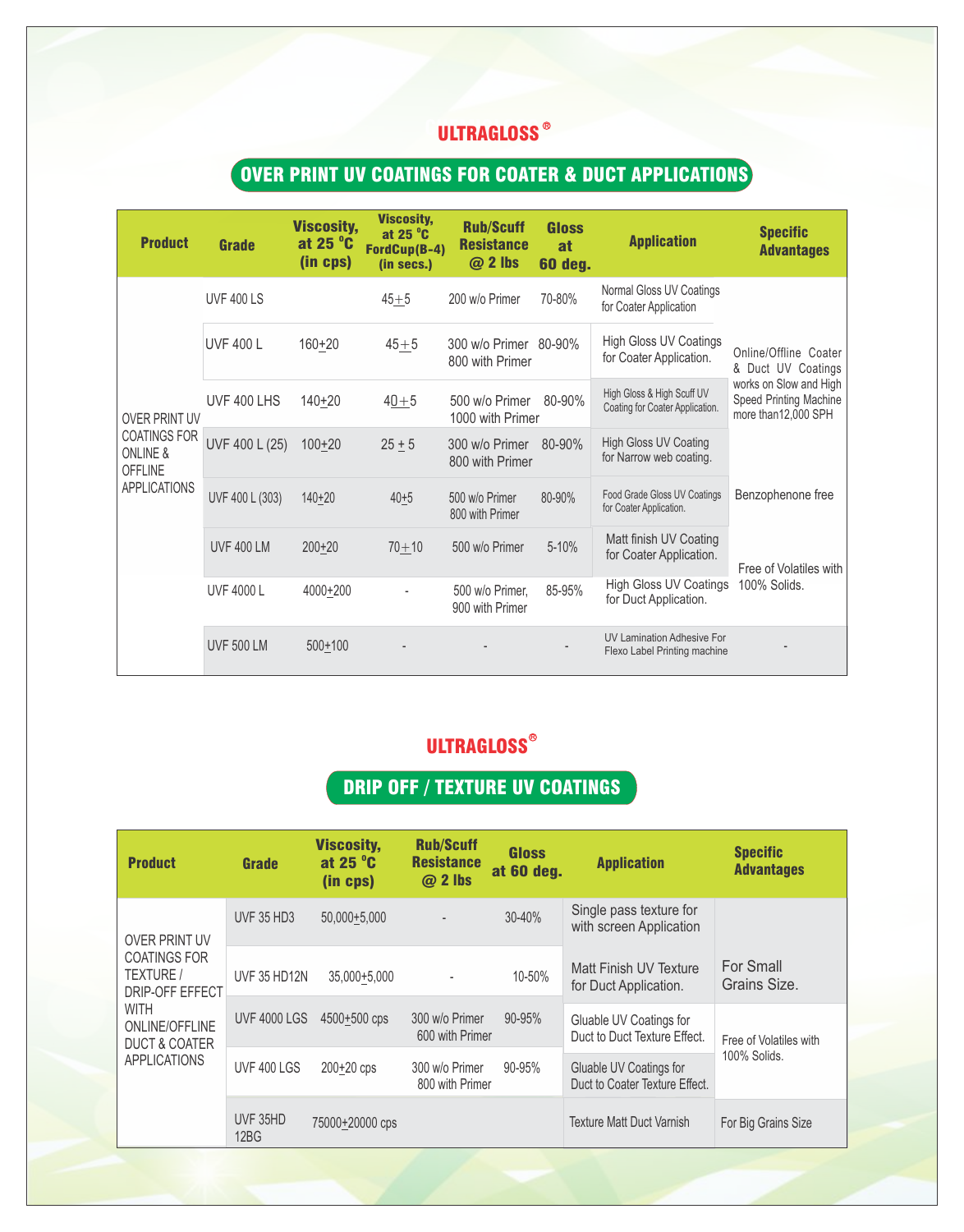## **ULTRAGLOSS<sup>®</sup>**

### OVER PRINT UV COATINGS FOR SCREEN APPLICATIONS

| <b>Product</b>                                                                                       | Grade                | <b>Viscosity,</b><br>at 25 $\degree$ C<br>(in cps) | <b>Rub/Scuff</b><br><b>Resistance</b><br>$@$ 2 lbs | <b>Gloss</b><br>at 60 deg. | <b>Application</b>                                                                                            | <b>Specific</b><br><b>Advantages</b>             |
|------------------------------------------------------------------------------------------------------|----------------------|----------------------------------------------------|----------------------------------------------------|----------------------------|---------------------------------------------------------------------------------------------------------------|--------------------------------------------------|
|                                                                                                      | <b>UVS 600 PR</b>    | 600+200 cps                                        | 300 w/o Primer<br>800 with Primer                  | 85-95%                     | Spot UV Coating for Paper,<br>Board and MET PET / BOPP                                                        |                                                  |
| <b>SPOT UV</b><br><b>GLOSS &amp; TEXTURE</b><br><b>COATINGS</b><br><b>FOR SCREEN</b><br>APPLICATIONS | <b>UVS 600 PL3</b>   | $100 + 50$ cps                                     | 300 w/o Primer<br>800 with Primer                  | 85-95%                     | films through Screen<br>Application.                                                                          | Low Odour, High Slip,<br>High Gloss, Good Scuff. |
|                                                                                                      | <b>UVS 600 PL(9)</b> | 600+100 cps                                        | 300 w/o Primer<br>800 with Primer                  | 85-95%                     | Spot UV Coating for Plastic<br>Substrate                                                                      | <b>Translucent Liquid</b>                        |
|                                                                                                      | <b>UVS 900 SPT</b>   | 1000+100 cps                                       | 300 w/o Primer<br>800 with Primer                  | 80-90%                     | Spot Texture Coating for Paper,<br>Board and MET PET / BOPP films<br>through Screen Application (Single pass) |                                                  |
|                                                                                                      | <b>UVS 600 PL(6)</b> | 600+100 cps                                        | 300 w/o Primer<br>800 with Primer                  | $90 - 95%$                 | UV Spot Varnish For paper/Plastic                                                                             |                                                  |

## **ULTRAGLOSS**<sup>®</sup>

#### OVER PRINT LED UV COATING

| <b>Product</b>               | Grade                    | <b>Viscosity,</b><br>at 25 $\mathrm{^{\circ}C}$<br>(in cps) | <b>Rub/Scuff</b><br><b>Resistance</b><br>$\omega$ 2 lbs | <b>Gloss</b><br>at 60 deg. | <b>Application</b>                                                                                                                    | <b>Specific</b><br><b>Advantages</b>                                                                                    |
|------------------------------|--------------------------|-------------------------------------------------------------|---------------------------------------------------------|----------------------------|---------------------------------------------------------------------------------------------------------------------------------------|-------------------------------------------------------------------------------------------------------------------------|
| Over Print LED<br>UV Coating | UVF 400 LED <sup>*</sup> | 800+200 cps                                                 | 400 w/o Primer                                          | $90 + 5$                   | UV Led Design For Excellent<br>Gloss High Scuff, High Slip, Full/Flat<br>Over Print Coating Of All Types Of<br>Printed Paper & Boards | . Pollution Free Non-Hazardous<br>Eco Friendly, Free of Volatile<br>• Reduce Power Consumption<br>• No Ozone Generation |

## AQUAGLOSS & AQUAMATT **R R**

#### AQUEOUS COATINGS

• High Gloss General Purpose • High Gloss - High Scuff • Full Matt • Semi Matt • Online Primer Coats for Wet on Wet Coatings

## **AQUAGLOSS OVER PRINT COATINGS®FOR COATER & DUCT APPLICATIONS**

| <b>Product</b>                                                                                                            | Grade             | <b>Viscosity,</b><br>at $25^{\circ}$ C | pH          | <b>Rub/Scuff</b><br><b>Resistance</b><br>$@$ 2 lbs | Gloss<br>at 60 deg. | <b>Application</b>                                                                    | <b>Specific</b><br><b>Advantages</b>                                                                          |  |
|---------------------------------------------------------------------------------------------------------------------------|-------------------|----------------------------------------|-------------|----------------------------------------------------|---------------------|---------------------------------------------------------------------------------------|---------------------------------------------------------------------------------------------------------------|--|
|                                                                                                                           | <b>OPV W 75</b>   | $65+20$ secs                           | $8.0 + 0.5$ | 300+100 rev.                                       | 45-70%              | High Gloss Online/Offline<br>Aqueous Coating                                          |                                                                                                               |  |
|                                                                                                                           | <b>OPV W 45</b>   | $45+5$ secs                            | $7.5 + 0.5$ | 500+100 rev.                                       | 55-70%              | <b>Online/Offline Aqueous</b><br>Gloss Aqueous Coating                                | • Pollution Free,<br>Non-Hazardous &<br>Eco-Friendly.                                                         |  |
| <b>WATER BASED</b><br><b>OVER PRINT</b><br><b>COATINGS FOR</b><br><b>ONLINE/OFFLINE &amp;</b><br><b>DUCT APPLICATIONS</b> | OPV W 45 HS       | $45+5$ secs                            | $7.5 + 0.5$ | 700+100 rev.                                       | 45-70%              | Over Print Aqueous Coating<br>for Online / Offline Coater for<br>High Rub Resistance. | • No Organic Solvent<br>Required as Thinner<br>Diluents for Cleaning                                          |  |
|                                                                                                                           | OPV W 45 M        | $45+5$ secs                            | $7.5 + 0.5$ | 500+100 rev.                                       | 7.5-12.5%           | Over Print Aqueous Matt<br>Coating for Coater Applications.                           | of Machines hence<br>Economical.<br>Colorless Coating,<br>$\bullet$<br>No Yellowish tinge<br>on Coated Paper. |  |
|                                                                                                                           | <b>OPV W 45 D</b> | 10,000+1000<br>cps                     | $7.5 + 0.5$ | 300+100 rev.                                       | 45-70%              | Over Print Aqueous Coating<br>for Duct Applications.                                  |                                                                                                               |  |
|                                                                                                                           | OPV W 75 HG       | $65+20$ secs                           | $7.5 + 0.5$ | 300+100 rev.                                       | 55-60%              | <b>High Gloss Aqueous Coating</b>                                                     |                                                                                                               |  |

\* Wavelength - 395 nm